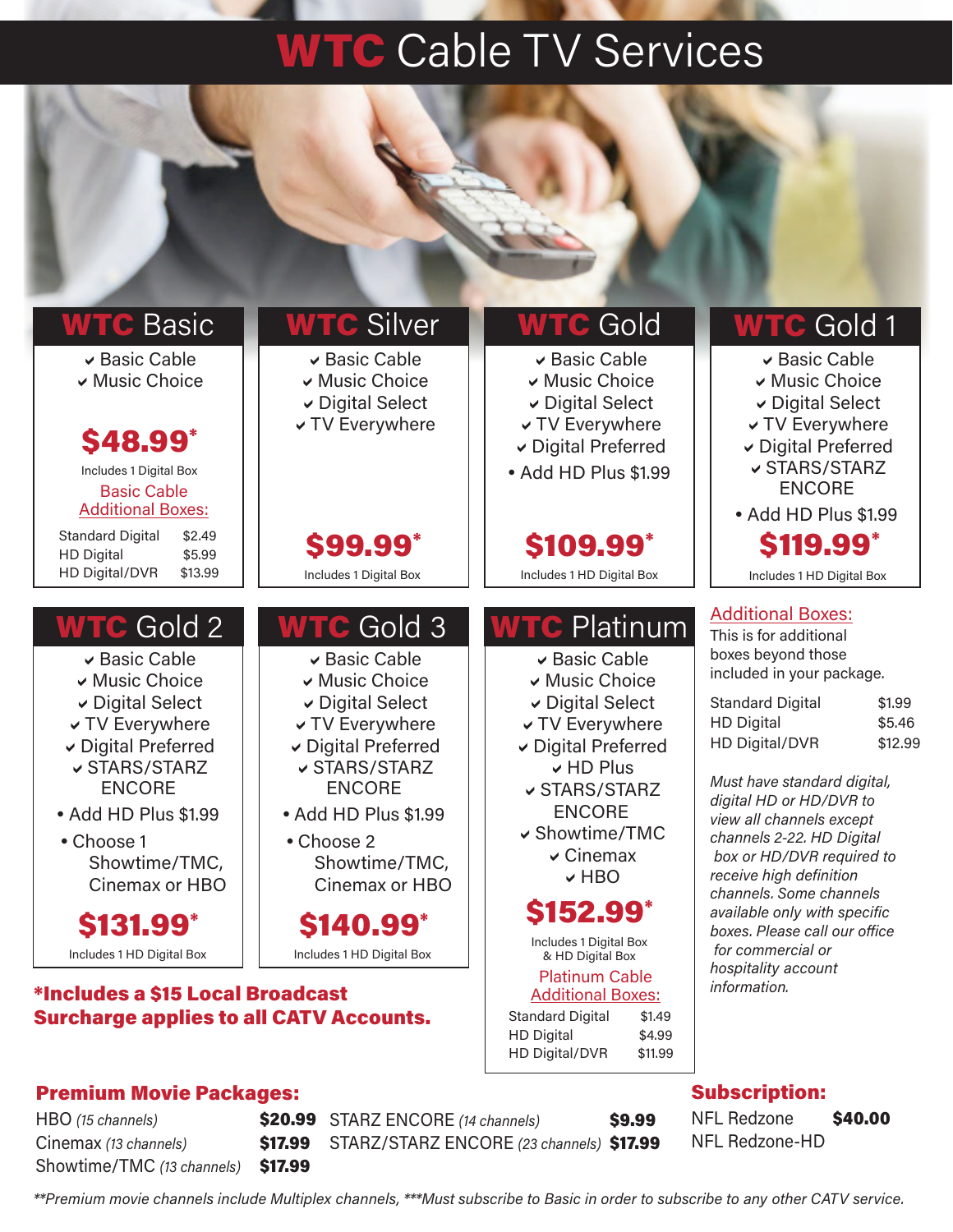# WTC Cable TV Channels

Network

|                | <b>BASIC CABLE</b>        |
|----------------|---------------------------|
| 2              | Civic TV                  |
| 4              | WHBF-4 (CBS)              |
| 5              | <b>ReMax TV</b>           |
| 6              | KWQC-6 (NBC)              |
| $\overline{7}$ | KLJB-18 (FOX)             |
| 8              | WQAD-8 (ABC)              |
| 9              | <b>WTC Local Access</b>   |
| 10             | QVC                       |
| 11             | WQAD-M                    |
| 12             | <b>KDIN PBS-lowa City</b> |
| 13             | <b>KGCW</b>               |
| 14             | <b>WQPT PBS-Moline</b>    |
| 15             | The Weather               |
|                | Channel                   |
| 16             | Home Shopping             |
|                | <b>Network</b>            |
| 17             | <b>Commercial Access</b>  |
| 18             | TBN                       |
| 19             | <b>EWTN</b>               |
| 20             | <b>INSP</b>               |
| 21             | C-SPAN                    |
| 22             | C-SPAN 2                  |
| 142            | IPTV-Kids                 |
| 143            | IPTV-Create               |
| 144            | IPTV-World                |
| 145            | WQPT Worldview*           |
| 146            | This TV*                  |
| 147            | Me TV*                    |
| 158            | Antenna TV*               |
| 159            | Laff TV                   |
| 160            | Grit TV                   |
| 161            | Court TV Mystery          |
| 162            | <b>Bounce TV</b>          |
| 163            | COZI*                     |
| 164            | H 81                      |
| 165            | <b>Start</b>              |
|                | <b>DIGITAL SELECT</b>     |
|                |                           |

Lifetime Movie

| 32 | Marquee Sports              |
|----|-----------------------------|
| 33 | ESPN                        |
| 34 | <b>ESPN 2</b>               |
| 35 | <b>ACC Network</b>          |
| 36 | <b>Bally Sports Midwest</b> |
| 37 | <b>NBC Sports Chicago</b>   |
| 38 | <b>Big Ten Network</b>      |
| 39 | <b>Golf Channel</b>         |
| 40 | <b>Fox Deportes</b>         |
| 41 | Disney Channel              |
|    |                             |

| 42 | Universal Kids            |
|----|---------------------------|
| 43 | Freeform                  |
| 44 | Cartoon Network           |
| 45 | Disney XD                 |
| 46 | <b>USA</b>                |
| 47 | Arts & Entertainment      |
| 48 | Lifetime                  |
| 49 | <b>Animal Planet</b>      |
| 50 | Discovery Channel         |
| 51 | The Learning Channel      |
| 52 | <b>History Channel</b>    |
| 53 | <b>Travel Channel</b>     |
| 54 | Home & Garden TV          |
| 55 | <b>American Movie</b>     |
|    | Classics                  |
| 56 | <b>FX Movies</b>          |
| 57 | <b>TBS</b>                |
| 58 | <b>FX</b>                 |
| 59 | <b>TNT</b>                |
| 60 | SyFy Channel              |
| 61 | Newsnation                |
| 62 | <b>Outdoor Channel</b>    |
| 63 | <b>FOX News</b>           |
| 64 | <b>CNN</b>                |
| 65 | <b>MSNBC</b>              |
| 66 | <b>CNBC</b>               |
| 68 | Entertainment TV (E!)     |
| 70 | Tru TV                    |
| 71 | Olympics Channel          |
| 72 | Discovery Life            |
| 73 | <b>Hallmark Channel</b>   |
| 74 | <b>Bravo</b>              |
| 75 | The Food Network          |
| 76 | <b>ION</b>                |
| 77 | GAC                       |
| 80 | <b>CNN Headline News</b>  |
| 81 | <b>NBC Sports Network</b> |
| 82 | Disney Jr.                |
| 83 | Fox Sports 1              |
| 84 | Women's                   |
|    | Entertainment             |
| 85 | Discover Family           |
|    | Channel                   |
| 86 | <b>Science Channel</b>    |
| 88 | National Geographic       |
| 89 | <b>RFD Network</b>        |
| 90 | <b>FOX Business News</b>  |
| 91 | <b>Hallmark Movie</b>     |
|    | Channel                   |

| 93  | OWN                       | 541         |
|-----|---------------------------|-------------|
| 94  | Oxygen                    | 542         |
| 95  | Investigation             | 543         |
|     | Discovery                 |             |
| 96  | Nat Geo Wild              | 544         |
| 97  | <b>FXX</b>                | 545         |
|     |                           | 546         |
|     | <b>MUSIC CHOICE</b>       | 547         |
| 503 | <b>MC Hit List</b>        | 548         |
| 504 | MC MAX                    | 549         |
| 505 | MC Dance & EDM            | 550         |
| 506 | MC Indie                  |             |
| 507 | MC Hip Hop and            | 551         |
|     | R&B                       | 552         |
| 508 | MC Rap                    |             |
| 509 | MC Hip Hop Classics       | <b>DIGI</b> |
| 510 | <b>MC Throwback Jamz</b>  | 102         |
| 511 | MC R&B Classics           | 105         |
| 512 | MC R&B Soul               |             |
| 513 | MC Gospel                 | 106         |
| 514 | MC Reggae                 | 107         |
| 515 | MC Rock                   | 108         |
| 516 | <b>MC</b> Metal           | 109         |
| 517 | <b>MC Alternative</b>     | 110         |
| 518 | MC Adult Alternative      | 111         |
| 519 | <b>MC Rock Hits</b>       | 113         |
| 520 | MC Classic Rock           | 114         |
| 521 | <b>MC Soft Rock</b>       |             |
| 522 | MC Love Songs             | 115         |
| 523 | MC Pop Hits               |             |
| 524 | <b>MC Party Favorites</b> | 116         |
| 525 | MC Teen Beats             | 117         |
| 526 | MC Kidz Only!             | 118         |
| 527 | MC Toddler Tunes          | 122         |
| 528 | MC Y <sub>2</sub> K       | 123         |
| 529 | <b>MC '90s</b>            | 124         |
| 530 | <b>MC '80s</b>            | 125         |
| 531 | <b>MC '70s</b>            |             |
| 532 | MC Solid Gold             | 127         |
|     | Oldies                    | 128         |
| 533 | MC Pop & Country          | 173         |
| 534 | MC Todays Country         | 310         |
| 535 | MC Country Hits           | 327         |
| 536 | MC Classic Country        |             |
| 537 | <b>MC Contemporary</b>    | 336         |
|     | Christian                 | 338         |
| 538 | MC Pop Latino             |             |
| 539 | MC Musica Urbana          |             |
|     |                           |             |

| 540 | MC Mexicana               |
|-----|---------------------------|
| 541 | <b>MC Tropicales</b>      |
| 542 | <b>MC Romances</b>        |
| 543 | MC Sounds of the          |
|     | Seasons                   |
| 544 | MC Stage & Screen         |
| 545 | <b>MC Soundscapes</b>     |
| 546 | <b>MC Smooth Jazz</b>     |
| 547 | MC Jazz                   |
| 548 | MC Blues                  |
| 549 | MC Singers & Swing        |
| 550 | MC Classical              |
|     | Masterpieces              |
| 551 | <b>MC Easy Listening</b>  |
| 552 | <b>MC Light Classical</b> |

#### TAL PREFERRED

| 102 | <b>Destination America</b>  |
|-----|-----------------------------|
| 105 | <b>American Heroes</b>      |
|     | Channel                     |
| 106 | <b>DIY Network</b>          |
| 107 | Cooking Channel             |
| 108 | <b>ESPNU</b>                |
| 109 | <b>ESPN News</b>            |
| 110 | <b>SEC Network</b>          |
| 111 | <b>NFL Network</b>          |
| 113 | Lifetime Real Women         |
| 114 | <b>Turner Classic</b>       |
|     | Movies                      |
| 115 | Independent Film            |
|     | Channel                     |
| 116 | <b>BBC</b> America          |
| 117 | <b>Game Show Network</b>    |
| 118 | Boomerang                   |
| 122 | <b>FYI</b>                  |
| 123 | Viceland                    |
| 124 | <b>Military History</b>     |
| 125 | Crime &                     |
|     | Investigation               |
| 127 | Fox Sports 2                |
| 128 | <b>MAV TV</b>               |
| 173 | UP                          |
| 310 | <b>SEC Overflow</b>         |
| 327 | <b>NBC Sports Chicago</b>   |
|     | Plus                        |
| 336 | <b>Bally Sports Midwest</b> |
| 338 | <b>Big Ten Overflow</b>     |
|     |                             |
|     |                             |



### TV Everywhere ANY SCREEN I ANYTIME I ANYWHERE

**Networks** in your subscribed tier.

Excludes Basic Cable Package. Residential Subscribers Only. Available for viewing on multiple platforms as part of your existing cable subscription.